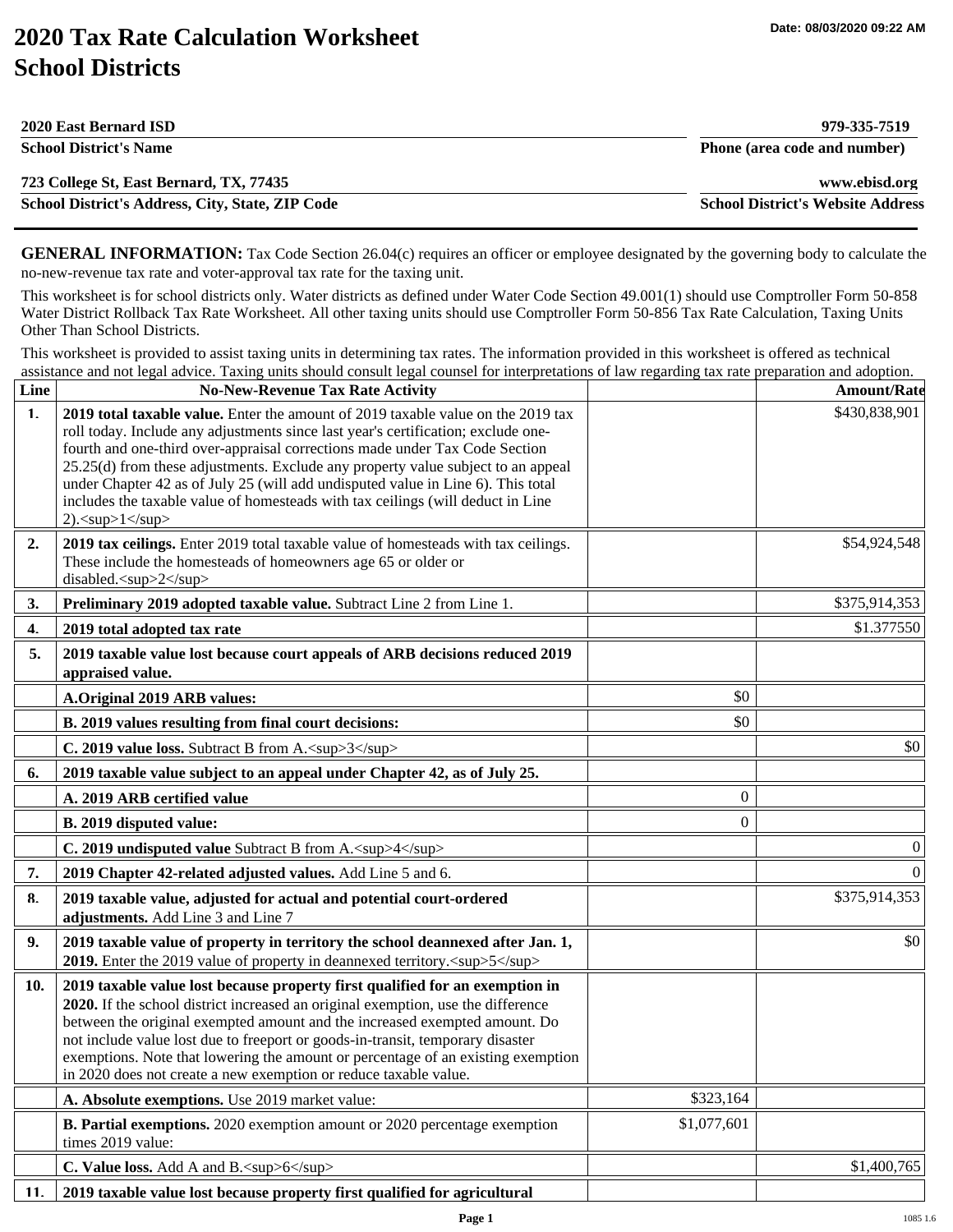|     | appraisal (1-d or 1-d-1), timber appraisal, recreational/scenic appraisal or<br>public access airport special appraisal in 2020. Use only properties that<br>qualified in 2020 for the first time; do not use properties that qualified in 2019.                                                                                                                                                                                                                                                                                                                                                                                                                                                                                               |               |               |
|-----|------------------------------------------------------------------------------------------------------------------------------------------------------------------------------------------------------------------------------------------------------------------------------------------------------------------------------------------------------------------------------------------------------------------------------------------------------------------------------------------------------------------------------------------------------------------------------------------------------------------------------------------------------------------------------------------------------------------------------------------------|---------------|---------------|
|     | A. 2019 market value:                                                                                                                                                                                                                                                                                                                                                                                                                                                                                                                                                                                                                                                                                                                          | \$741,484     |               |
|     | B. 2020 productivity or special appraised value:                                                                                                                                                                                                                                                                                                                                                                                                                                                                                                                                                                                                                                                                                               | \$93,406      |               |
|     | C. Value loss. Subtract B from A. <sup>7</sup>                                                                                                                                                                                                                                                                                                                                                                                                                                                                                                                                                                                                                                                                                                 |               | \$648,078     |
| 12. | Total adjustments for lost value. Add Lines 9, 10C and 11C.                                                                                                                                                                                                                                                                                                                                                                                                                                                                                                                                                                                                                                                                                    |               | \$2,048,843   |
| 13. | 2019 adjusted taxable value. Subtract Line 12 from Line 8.                                                                                                                                                                                                                                                                                                                                                                                                                                                                                                                                                                                                                                                                                     |               | \$373,865,510 |
| 14. | Adjusted 2019 taxes. Multiply Line 4 by Line 13 and divide by \$100.                                                                                                                                                                                                                                                                                                                                                                                                                                                                                                                                                                                                                                                                           |               | \$5,150,184   |
| 15. | Taxes refunded for years preceding tax year 2019. Enter the amount of taxes<br>refunded by the district for tax years preceding tax year 2019. Types of refunds<br>include court decisions, Tax Code Section 25.25(b) and (c) corrections and Tax<br>Code Section 31.11 payment errors. Do not include refunds for tax year 2019. This<br>line applies only to tax years preceding tax year 2019. <sup>8</sup>                                                                                                                                                                                                                                                                                                                                 |               | \$1,295       |
| 16. | Adjusted 2019 levy with refunds Add Lines 14 and 15. <sup>9</sup> Note: If the<br>governing body of the school district governs a junior college district in a county<br>with a population of more than two million, subtract the amount of taxes the<br>governing body dedicated to the junior college district in 2019 from the result.                                                                                                                                                                                                                                                                                                                                                                                                      |               | \$5,151,479   |
| 17. | Total 2020 taxable value on the 2020 certified appraisal roll today. This value<br>includes only certified values and includes the total taxable value of homesteads<br>with tax ceilings (will deduct in Line 19). These homesteads include homeowners<br>age 65 or older or disabled. <sup>10</sup>                                                                                                                                                                                                                                                                                                                                                                                                                                          |               |               |
|     | A. Certified values only. <sup>11</sup>                                                                                                                                                                                                                                                                                                                                                                                                                                                                                                                                                                                                                                                                                                        | \$441,828,021 |               |
|     | B. Pollution control and energy storage exemption: Deduct the value of<br>property exempted for the current tax year for the first time as pollution control or<br>energy storage system property:                                                                                                                                                                                                                                                                                                                                                                                                                                                                                                                                             | \$0           |               |
|     | C. Total value. Subtract B from A.                                                                                                                                                                                                                                                                                                                                                                                                                                                                                                                                                                                                                                                                                                             |               | \$441,828,021 |
| 18. | Total value of properties under protest or not included on certified appraisal<br>roll. <sup>12</sup>                                                                                                                                                                                                                                                                                                                                                                                                                                                                                                                                                                                                                                          |               |               |
|     | A. 2020 taxable value of properties under protest. The chief appraiser certifies a<br>list of properties still under ARB protest. The list shows the appraisal district's<br>value and the taxpayer's claimed value, if any, or an estimate of the value if the<br>taxpayer wins. For each of the properties under protest, use the lowest of these<br>values. Enter the total value under protest. <sup>13</sup>                                                                                                                                                                                                                                                                                                                              | \$7,717,796   |               |
|     | B. 2020 value of properties not under protest or included on certified<br>appraisal roll. The chief appraiser gives school districts a list of those taxable<br>properties that the chief appraiser knows about but are not included in the appraisal<br>roll certification. These properties are also not on the list of properties that are still<br>under protest. On this list of properties, the chief appraiser includes the market<br>value, appraised value and exemptions for the preceding year and a reasonable<br>estimate of the market value, appraised value and exemptions for the current year.<br>Use the lower market, appraised or taxable value (as appropriate). Enter the total<br>value not on the roll. <sup>14</sup> | \$0           |               |
|     | C. Total value under protest or not certified:. Add A and B.                                                                                                                                                                                                                                                                                                                                                                                                                                                                                                                                                                                                                                                                                   |               | \$7,717,796   |
| 19. | 2020 tax ceilings Enter 2020 total taxable value of homesteads with tax ceilings.<br>These include the homesteads of homeowners age 65 or older or<br>disabled. <sup>15</sup>                                                                                                                                                                                                                                                                                                                                                                                                                                                                                                                                                                  |               | \$59,186,913  |
| 20. | 2020 total taxable value. Add Lines 17C and 18C. Subtract Line 19.                                                                                                                                                                                                                                                                                                                                                                                                                                                                                                                                                                                                                                                                             |               | \$390,358,904 |
| 21. | Total 2020 taxable value of properties in territory annexed after Jan. 1, 2019.<br>Include both real and personal property. Enter the 2020 value of property in<br>territory annexed by the school district.                                                                                                                                                                                                                                                                                                                                                                                                                                                                                                                                   |               | \$0           |
| 22. | Total 2020 taxable value of new improvements and new personal property<br>located in new improvements. New means the item was not on the appraisal roll<br>in 2019. An improvement is a building, structure, fixture or fence erected on or<br>affixed to land. New additions to existing improvements may be included if the<br>appraised value can be determined. New personal property in a new improvement<br>must have been brought into the school district after Jan. 1, 2019, and be located in                                                                                                                                                                                                                                        |               | \$9,527,393   |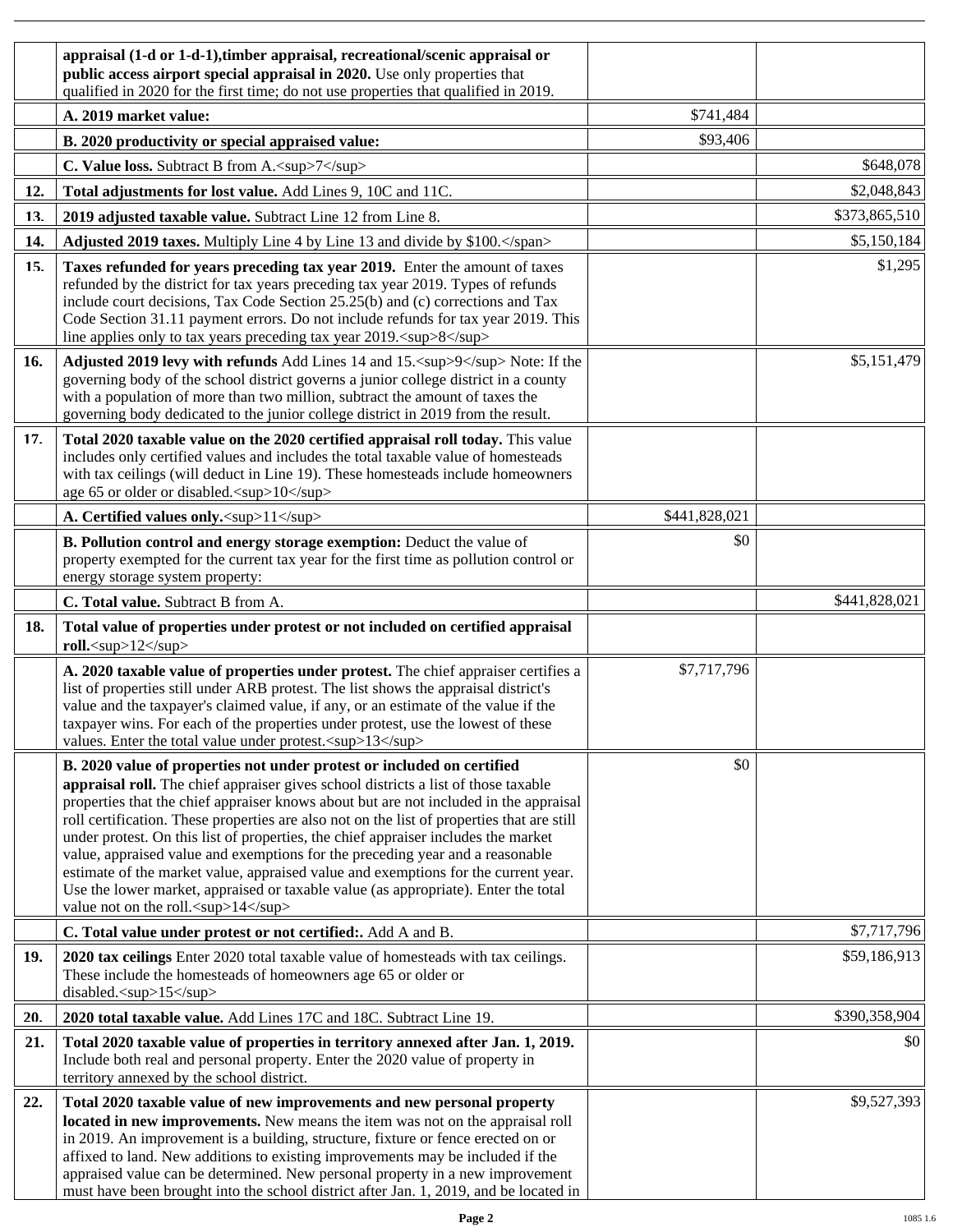|     | a new improvement.                                                 |                                                                            |                    |
|-----|--------------------------------------------------------------------|----------------------------------------------------------------------------|--------------------|
| 23. | Total adjustments to the 2020 taxable value. Add Lines 21 and 22.  |                                                                            | \$9,527,393        |
| 24. | <b>Adjusted 2020 taxable value.</b> Subtract Line 23 from Line 20. |                                                                            | \$380,831,511      |
| 25. |                                                                    | <b>2020 NNR tax rate.</b> Divide Line 16 by Line 24 and multiply by \$100. | \$1.352690 / \$100 |
|     | [1]Tex. Tax Code Section                                           | [2] Tex. Tax Code Section                                                  |                    |
|     | [3]Tex. Tax Code Section                                           | [4] Tex. Tax Code Section                                                  |                    |
|     | [5] Tex. Tax Code Section                                          | [6] Tex. Tax Code Section                                                  |                    |
|     | [7] Tex. Tax Code Section                                          | [8] Tex. Tax Code Section                                                  |                    |
|     | [9]Tex. Tax Code Section                                           | [10]Tex. Tax Code Section                                                  |                    |
|     | [11]Tex. Tax Code Section                                          | [12]Tex. Tax Code Section                                                  |                    |

**[13]Tex. Tax Code Section [14]Tex. Tax Code Section** 

**[15]Tex. Tax Code Section**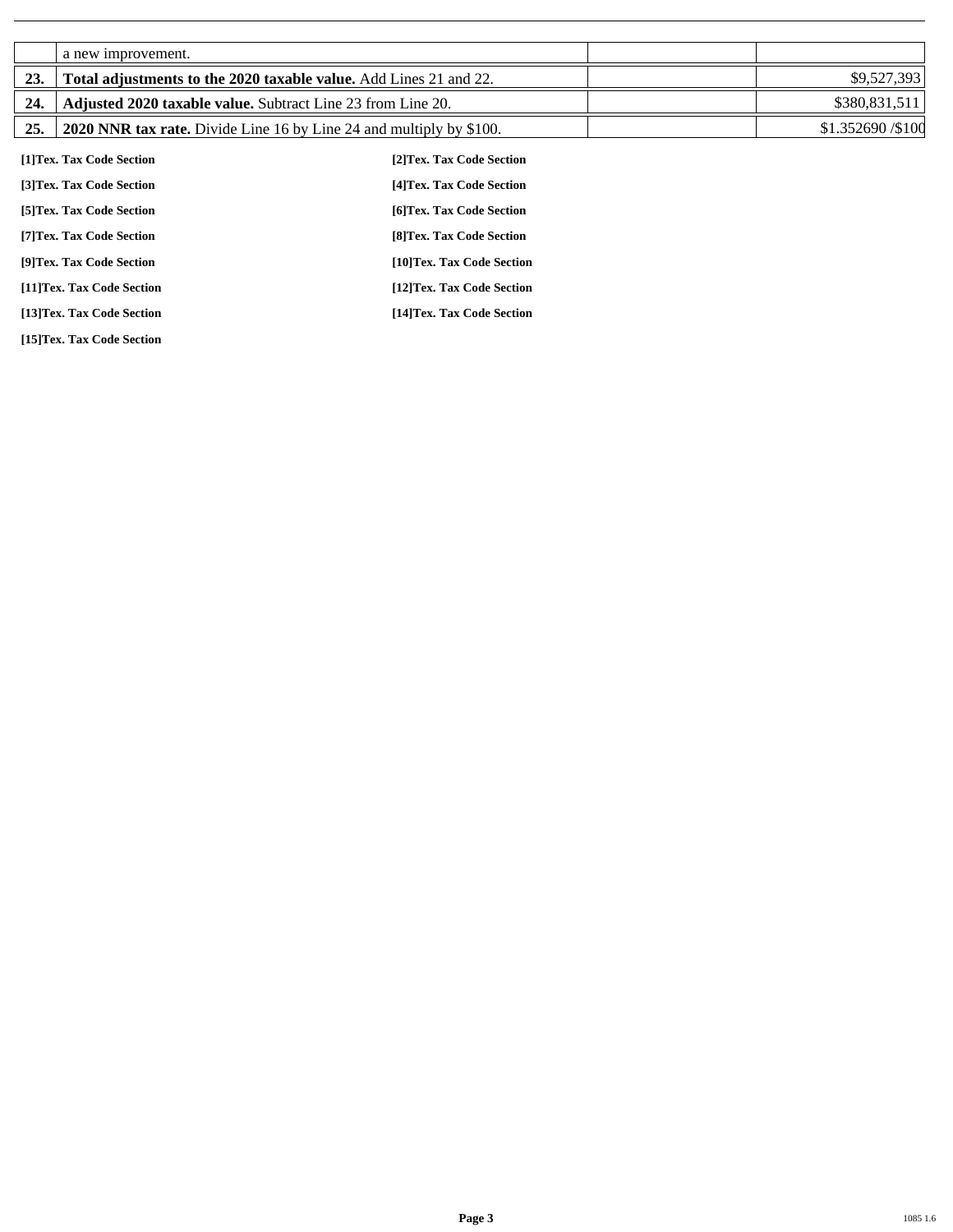| Line | <b>Voter Approval Tax Rate Activity</b>                                                                                                                                                                                                                                                                                                    |           | <b>Amount/Rate</b> |
|------|--------------------------------------------------------------------------------------------------------------------------------------------------------------------------------------------------------------------------------------------------------------------------------------------------------------------------------------------|-----------|--------------------|
| 26.  | 2020 maximum compressed tax rate (MCR).TEA will publish compression<br>rates based on district and statewide property value growth. Enter the school<br>district's maximum compressed rate based on guidance from the TEA.[25]                                                                                                             |           | \$.916400          |
| 27.  | 2020 enrichment tax rate (DTR). Enter the greater of A and B.[26]                                                                                                                                                                                                                                                                          |           | \$.138300          |
|      | A. Enter the District's 2019 DTR, minus any required reduction under Education<br>Code Section 48.202(f)                                                                                                                                                                                                                                   | \$.138300 |                    |
|      | B.Enter \$.05 per \$100 of taxable value, if governing body of school district adopts<br>\$0.05 by unanimous vote.<br>If not adopted by unanimous vote, enter \$0.04 per \$100 [27]                                                                                                                                                        | \$.050000 |                    |
| 28.  | 2020 maintenance and operations (M&O) tax rate (TR). Add Lines 26 and 27.<br>Note: M&O tax rate may not exceed the sum of \$0.17 and the product of the state<br>compression percentage multiplied by \$1.00. [28]                                                                                                                         |           | \$1.054700         |
| 29.  | Total 2020 debt to be paid with property tax revenue.                                                                                                                                                                                                                                                                                      |           |                    |
|      | Debt means the interest and principal that will be paid on the debts that:<br>(1) Are paid by property taxes;<br>(2) Are secured by property taxes;<br>(3) Are scheduled for payment over a period longer than one year; and<br>(4) Are not classified in the school district's budget and M&O expenses.                                   |           |                    |
|      | A. Debt includes contractual payments to the other school districts that have<br>incurred debt on behalf of this school district, if those debts meet the four<br>conditions above. Include only amounts that will be paid from property tax<br>revenue. Do not include appraisal district budget paymetns.<br>Enter debt amount:          | 1,167,163 |                    |
|      | B. Subtract unencumbered fund amount used to reduce total debt.                                                                                                                                                                                                                                                                            | $\theta$  |                    |
|      | C. Subtract state aid received for paying principal and insterest on debt for<br>facilities through the existing debt allotmnent program and/or instructional<br>facilities allotment program.                                                                                                                                             | $\Omega$  |                    |
|      | D. Adjust debt: Subtract B from C and from A.                                                                                                                                                                                                                                                                                              |           | 1,167,163          |
| 30.  | Certified 2019 excess debt collections. Enter the amount certified by the<br>collector.                                                                                                                                                                                                                                                    |           | $\Omega$           |
| 31.  | Adjusted 2020 debt. Subtract line 30 from line 29D.[29]                                                                                                                                                                                                                                                                                    |           | 1,167,163          |
| 32.  | 2020 anticipated collection rate. If the anticipated rate in A is lower than actual<br>rates in B, C and D, enter the lowest rate from B, C or D. If the anticipated rate in<br>A is higher than at least one of the rates in the prior three years, enter the rate from<br>A. Note that the rate can be greater than 100%.[30]            |           | $100.00 \%$        |
|      | A. Enter the 2020 anticipated collection rate certified by the collector. [31]                                                                                                                                                                                                                                                             | 100.00 %  |                    |
|      | <b>B.</b> Enter the 2019 actual collection rate                                                                                                                                                                                                                                                                                            | 101.00 %  |                    |
|      | C. Enter the 2018 actual collection rate                                                                                                                                                                                                                                                                                                   | 93.00 %   |                    |
|      | <b>D.</b> Enter the 2017 actual collection rate                                                                                                                                                                                                                                                                                            | 94.00 %   |                    |
| 33.  | 2020 debt adjusted for collections. Divide Line 31 by Line 32. Note: If the<br>governing body of the school district governs a junior college district in a county<br>with a population of more than two million, add the amount of taxes the governing<br>body proposes to dedicate to the junior college district in 2020 to the result. |           | 1,167,163          |
| 34.  | 2020 total taxable value Enter the amount on Line 20 of the No-New-<br>Revenue Tax Rate Worksheet.                                                                                                                                                                                                                                         |           | 390,358,904        |
| 35.  | 2020 debt rate. Divide Line 33 by Line 34 and multiply by \$100                                                                                                                                                                                                                                                                            |           | 0.29899            |
| 36.  | 2020 voter-approval tax rate. Add Lines 28 and 36.<br>If the school district received distributions from an equalization tax imposed under<br>former Chapter 18, Education code, add teh NNR tax rate as of the date of the<br>county unit system's abolition to the sum of Lines 28 and 36 [32]                                           |           | 1.35369            |